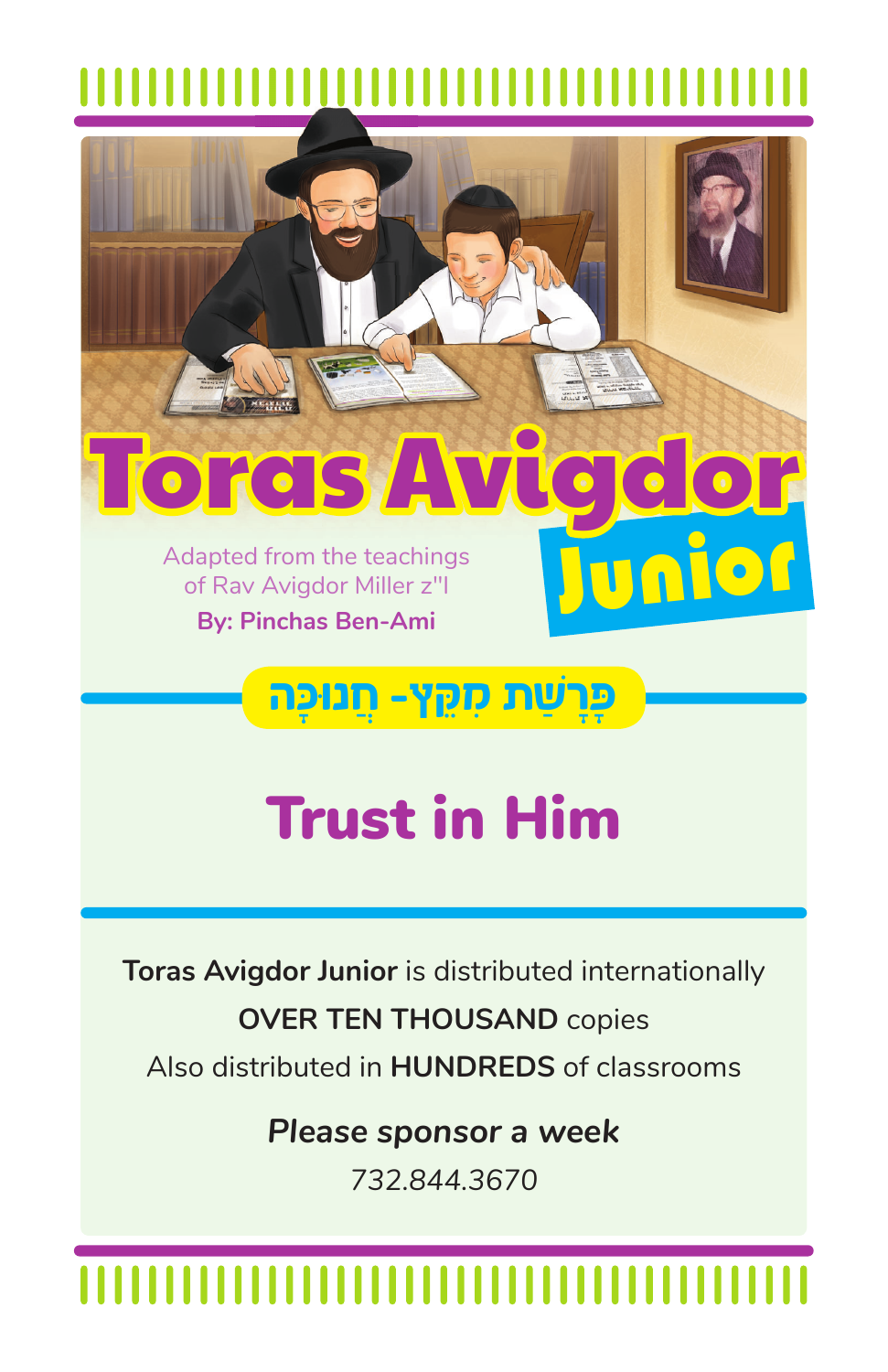# Parshas Mikeitz-Chanuka **Trust in Him**

# **Sunday Afternoon, Erev Chanukah 5780.**

*It was finally over for the famous robber, Yavan the Yevani. The prison guard shook his fist at him as he locked the door shut: "We finally got you! Get used to this little prison cell because it's going to be your home for the next few years."*

*But Yavan had other plans. He had already slipped a key off the guard's key chain and he waited patiently until the middle of the night. At one o'clock in the morning, he stuck his hand between the bars, quietly turned the key and escaped to freedom!* 

*As soon as the guard realized what had happened, he quickly called Police Chief Yossi who climbed into his police helicopter, lifted off and began the search.* 

"Yossi? Yossi?!," said Shira. "I've been talking to you for the last five minutes and it looks like you've haven't heard a word I said!"

Yossi blinked at his sister. Uh oh! He was daydreaming again. But he couldn't help it. All he could think about was the Police Helicopter Playmobil set that he saw in the window of the toy store on his way to yeshivah. He daydreamed about it all day long – even when his sister was speaking to him.

### **Motzei Shabbos Chanukah, At Bubby and Zeidy's house.**

**Zeidy:** "Yossi, come here please. We can't have a Chanukah party without a d'var Torah, and your totty said you have a good story you might want to share with us. If you give it a try I have some extra Chanukah *gelt* for you.

Yossi: Chanukah gelt?! Just for saying a story?! Sounds great!

### *Yossi stood up in the middle of the living room and began to tell his story.*

"For the past two months all I could think about was the Police Helicopter Playmobil that I really wanted. So I made a really good plan so that Zeidy and Bubby would know what I wanted.

## 2 | Toras Avigdor Junior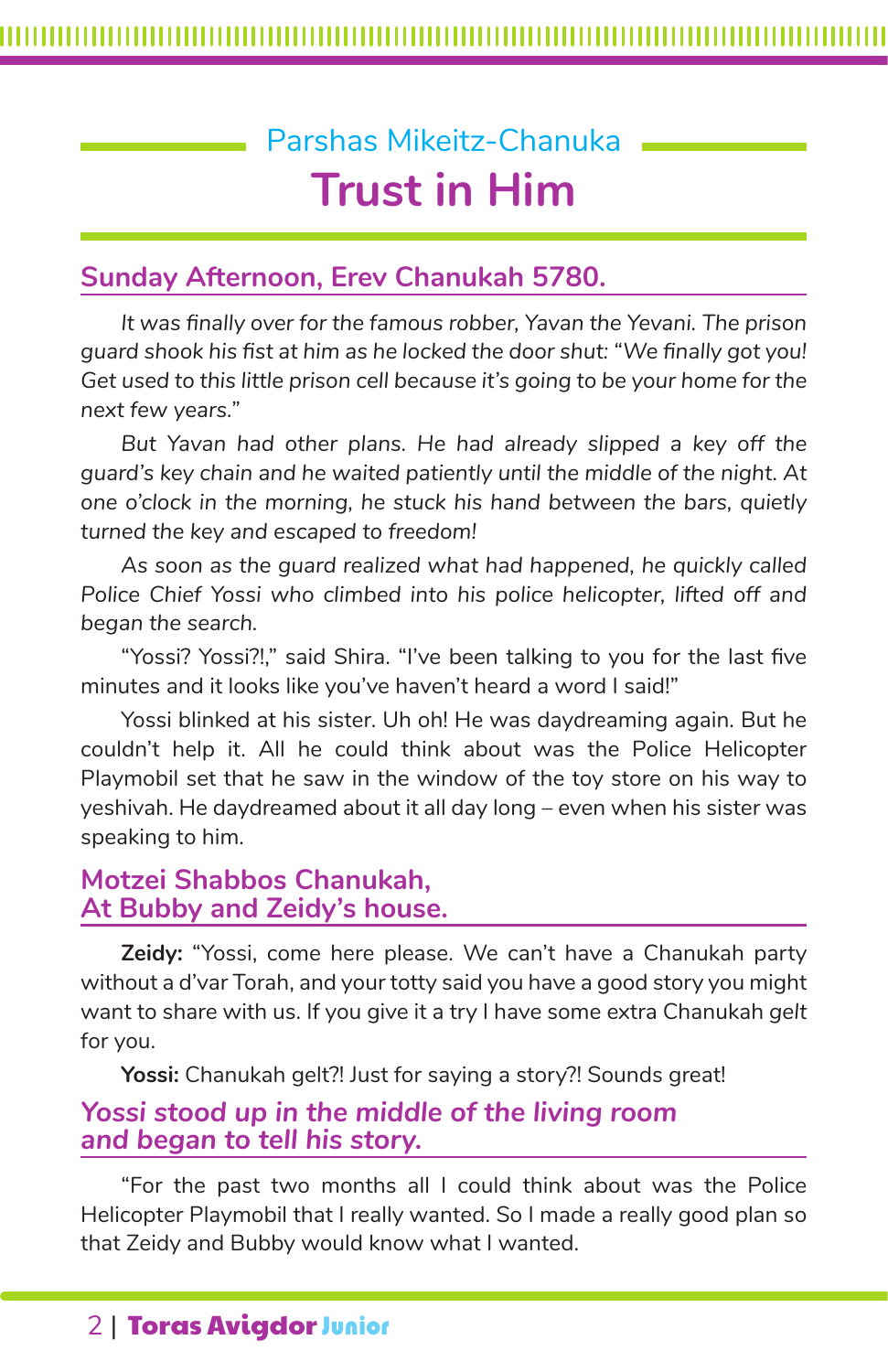When my English teacher made us write Freilichen Chanukah cards for our grandparents, I made sure to write in big letters on the bottom of my card: "DEAR BUBBY. I LOVE YOU VERY MUCH. I ALSO LOVE PLAYMOBIL. PLEASE BUY ME THE POLICE HELICOPTER PLAYMOBIL SET FOR CHANUKAH! I LOVE YOU!" LOVE YOSSI (YOUR GRANDSON WHO LOVES PLAYMOBIL)".

And then, just to make sure, I also asked our neighbor, Mr. Spira, who learns with Zeidy every day, to do me a humongous favor. I asked him to tell Zeidy that he sees how much I love playing with Playmobil and that the new Police Playmobil set would be the best present for me.

Once I did those two things, I knew that I was set! I could rely on the mailman to get the letter to Bubby and Mr. Spira to get the message to Zeidy. I was very proud of myself for planning things out so well.

But then when I went to visit Zeidy and Bubby last week something very funny happened. I wasn't trying to eavesdrop – I would never do such a thing – but I heard Bubby telling Zeidy that they still didn't know what to get for me.